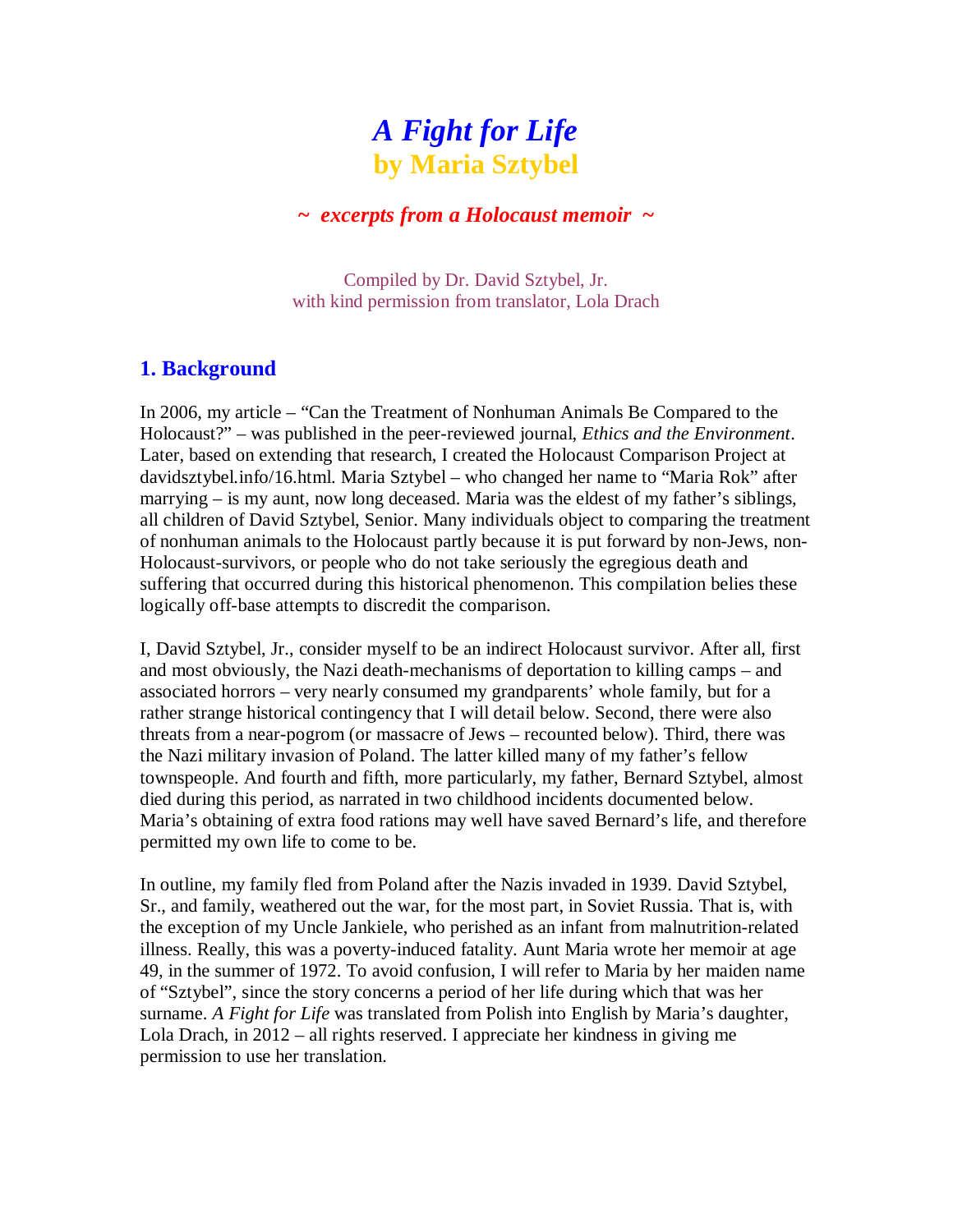# **2. Kindnesses**

To many, the Holocaust represents the ultimate evil by humans against humans in history. It helps to consider the positive though. Conceiving of the Holocaust in relation to **liberation** permits a sense of upliftment and perhaps eventual human redemption. That is, a going beyond the negative into the positive as a hoped-for path in humanity's evolution.

At a more concrete level, my family benefited from several documented acts of beneficence during the Holocaust, including:

- 1. The chance to evacuate from Poland to the Soviet Union
- 2. Soviet soldiers lent their coats and dashes of vodka to cold families waiting on the trucks for transport to the Soviet Union from the town of Josefow, Poland
- 3. One of Maria's co-workers, a cobbler's wife, told my aunt that the latter came to work practically barefoot, so the fellow worker gave my aunt a new pair of shoes next morning crafted out of charity, since they could not be afforded
- 4. A group of unknown men saw that the family shack's windows were shattered by hoodlums, causing much open grieving, and the good samaritans came back with tools and repaired the damage, free of charge
- 5. A stranger paid for Maria's train ticket after her money was stolen from her purse, which had been cut open by a thief using a razor blade
- 6. Some unnamed Russians brought Maria *kasha* (buckwheat) when she was very ill in hospital, and she wrote that it most certainly saved her life

In the midst of harrowing hardships, the shining light of human kindness can often yet be detected.

# **3. The Excerpts**

(Note: in the following, comments by the compiler of the excerpts appear in red italics.)

# *1.*

*What is recounted as positive about Maria's home town of Josefow, Poland, is – strikingly – a love of nature:*

I feel the air – redolent with forest smells, the gardens and trees in spring and summer. Joesfow has a reputation for having a wonderfully fragrant air due to a rich source of trees in the forests – both deciduous and evergreen. The neighbouring forests were as thick as jungles and full of beautiful grasses and small fruit such as raspberries, currants, blueberries and various mushrooms. In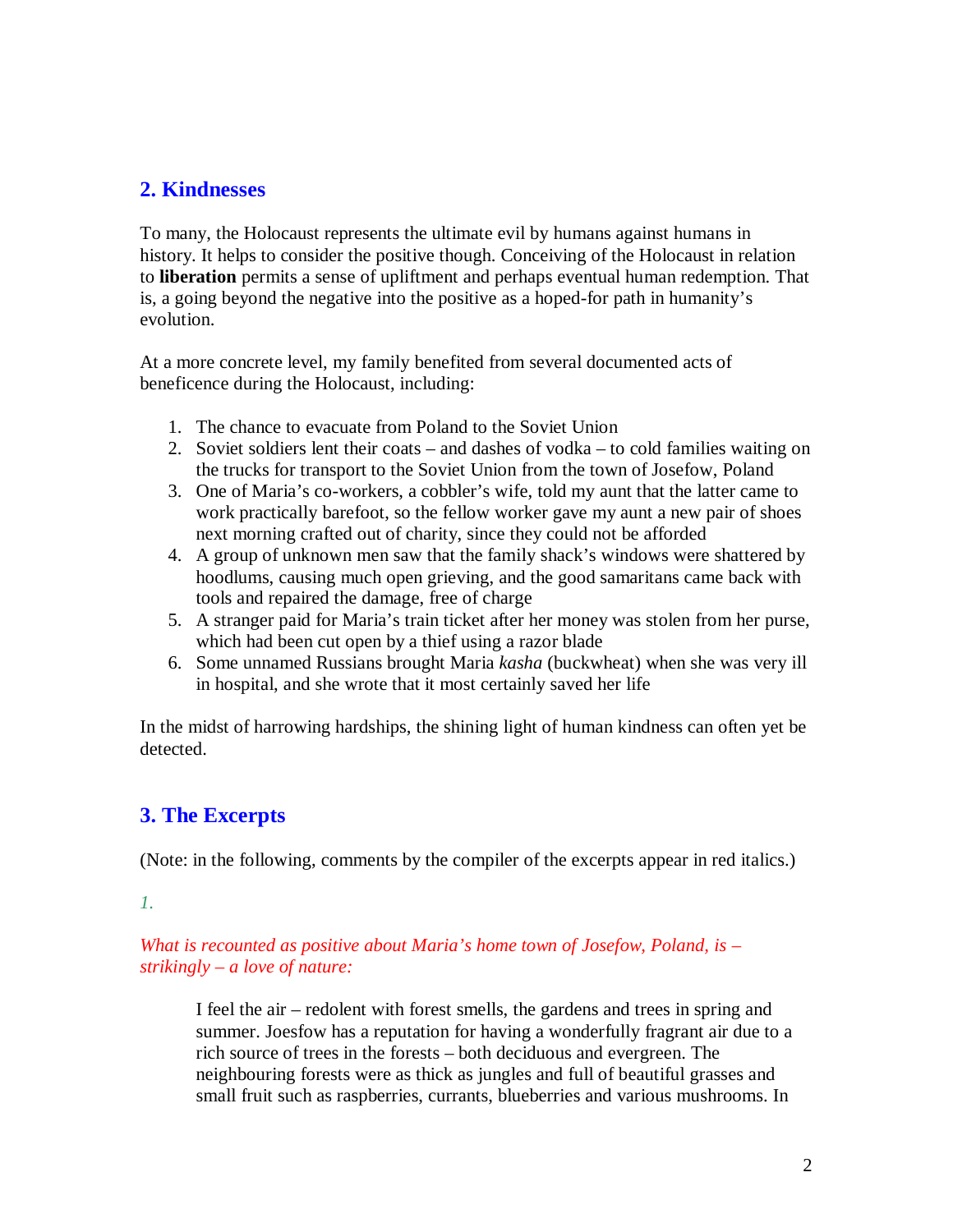fact, blueberries were famous throughout the county and in the summer, besides having local citizens enjoying this delicious fruit, it was also exported abroad. (pp. 1-2)

# *2.*

#### *David Sztybel, Sr. is lovingly described by his daughter:*

…he became a master tailor. He was a handsome, dark-haired man of medium height and had a nice physique. He also had a nice personality; always smiling and ready to tell a joke. He worked very hard. (p. 3)

#### *3.*

*Maria loved her hometown because of cherished nature, people, and other aspects, but also hated Josefow mainly because of the extensive anti-Semitism. Much of the town's poverty was occasioned by hatred of the Jews and resulting economic conditions of unemployment, underemployemnt, underpayment, and boycotting of Jewish businesses.*

At the beginning, I wrote the reason for loving Josefow. Now I will write why I hated it. It was because of the awful poverty, dirt, misery and the intolerance and anti-Semitism direct towards us at every step: You have to admit that Jews comprised the majority in the town and slaved just to have a piece of bread. (p. 4)

#### *4.*

#### *Oppressive prejudice often knows no boundaries that stop short at children:*

No matter…[that] many gifted and talented Jewish children existed, in school they were not considered children but "rabble". (p. 5)

# *5.*

# In modern North America and other parts of the world, it is difficult to imagine the sort of *radical, racialized hatred which heated Jewish-to-non-Jewish relations to the boiling point, well before the Holocaust officially began:*

'One Jewish bastard less means nothing when there are so many. It would be good to murder all of them and then we will have some peace.' This was the order of the day, we heard this all the time and had to live with it. Could you call this living?  $(p, 6)$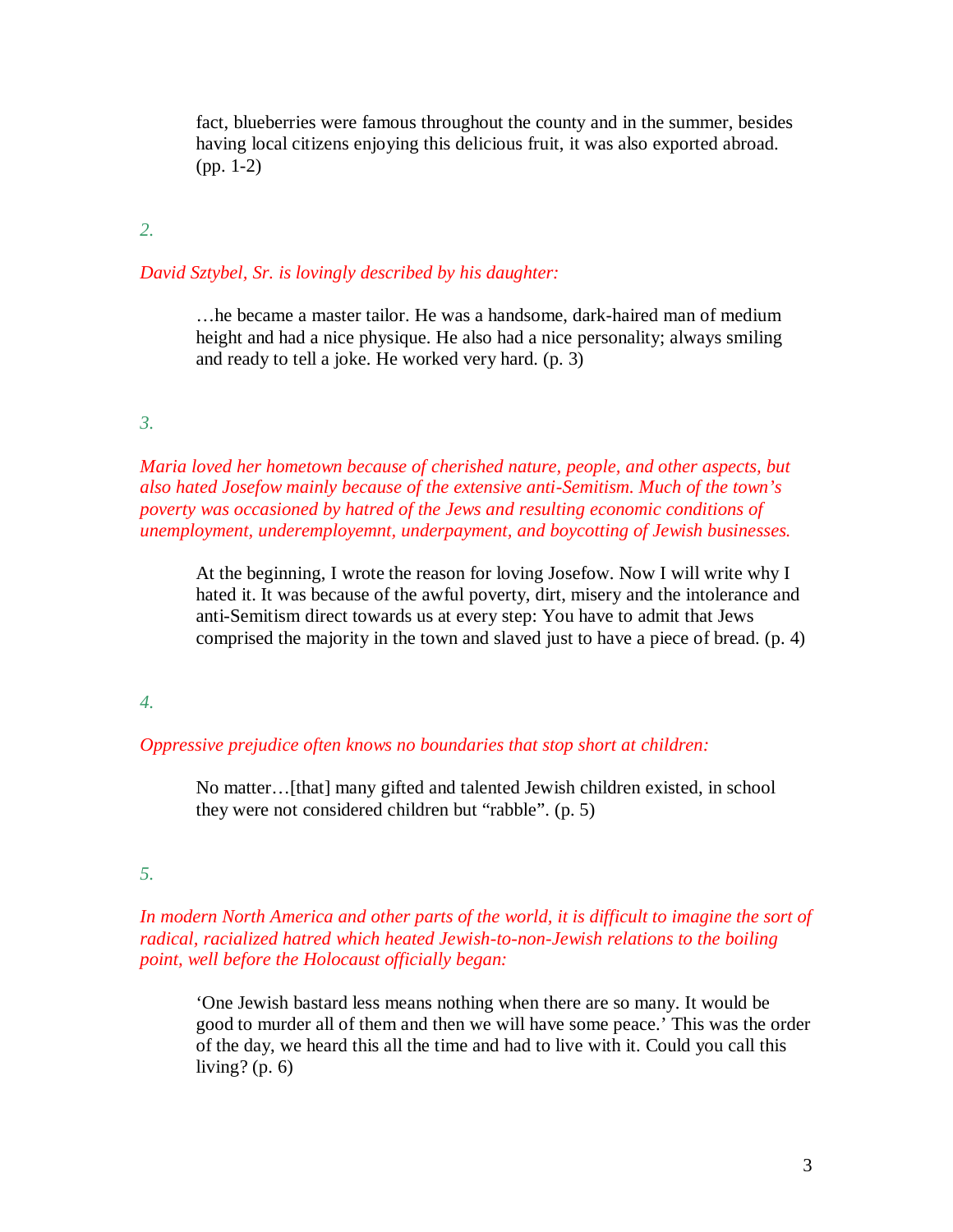*6.* 

# *Socially, the Jewish people were known for taking care of each other in a spirit of community –more than some other cultures, it is fair to say – with whatever spare resources they could muster:*

Groups of beggars go from house to house and receive very little charity [mainly because there was little to give]. This happened not only in Josefow, but also in surrounding towns. At first, the beggars found this very demeaning, but soon accepted this function in life as normal. (p. 12)

#### *7.*

# *The murderousness and rapaciousness of the Holocaust were foreshadowed by isolated events in Poland before the Nazi conquest. Even the law-enforcers sometimes are lawless, corrupted by anti-Semitism:*

You…hear of murders committed against helpless Jews in nearby towns. There are robberies committed against small Jewish businesses in Josefow, but the police does not intervene. (p. 14)

*8.* 

# *The first sight of Nazis in her Polish town startled Maria into a spell of standing stockstill:*

My mother asked me to bring some fresh water from the pump. I took the pail and quickly ran for the water. Going on Pilsudski Street I became startled and I couldn't move another step. It was because a military jeep with four Germans wearing swastikas on their shoulders and skulls on their hats [denoting officers of the notorious S.S. – DS]. Each German carried a machine gun ready to be fired. I stood still for a long time… (p. 14)

#### *9.*

# *During the fighting of Polish forces against the invading Nazis, history recalls that Polish cavalrymen mobilized haplessly on their horses against German planes, tanks, and ground assault forces. Poland subsequently proved to be at the mercy – or lack of it – of both Nazi and then later Soviet conquerors, as well.*

All citizens ran in their night-clothes out of town to save themselves from the fire and death. When the shooting began Mrs. Hilf…opened a window and became the first victim. She got killed instantly. The second victim was the daughter of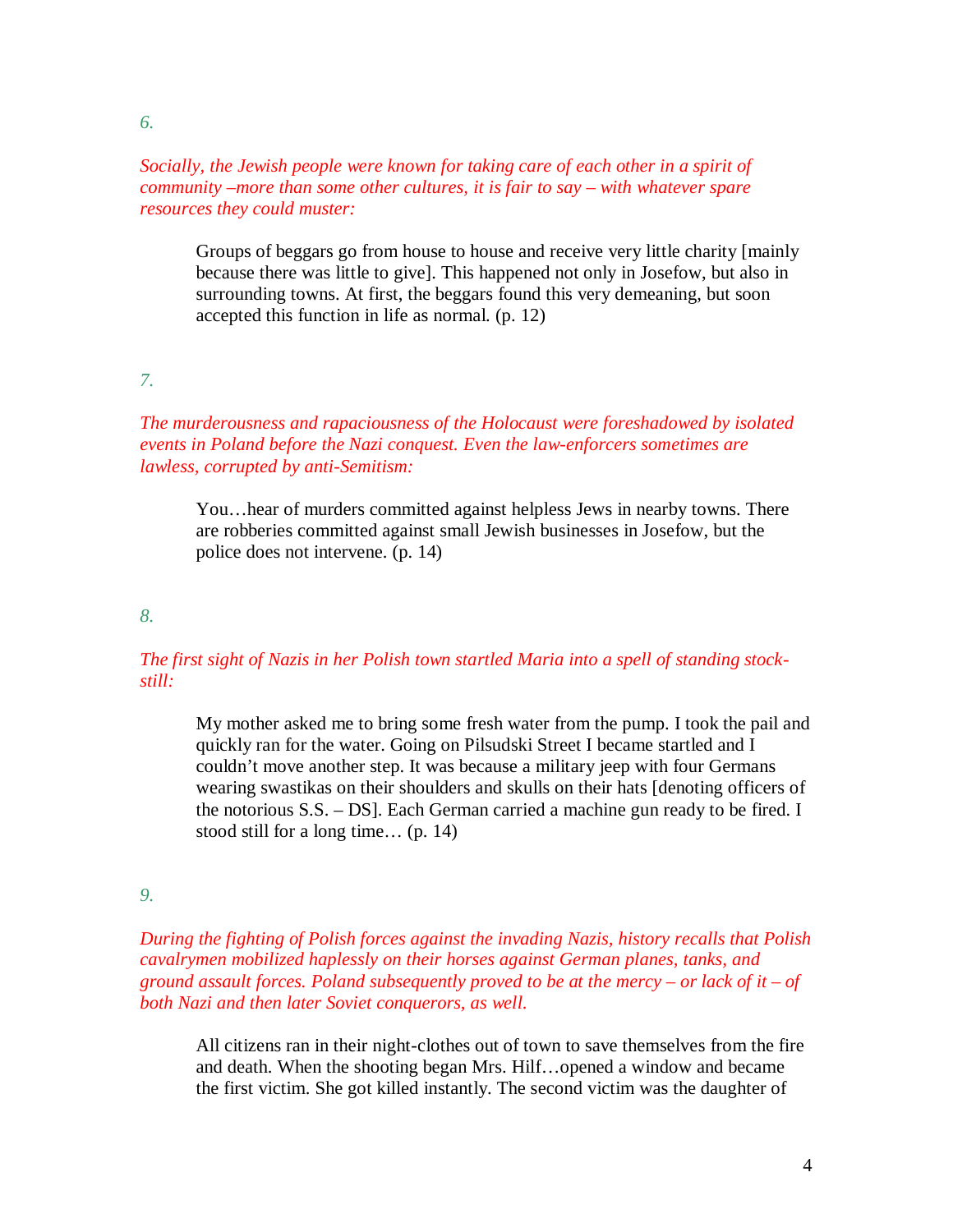my father's client…who was taking a cow to the meadow. My family and many other families lay down in the valley of the mountain and over our heads bullets flew like hail. The sun was mercilessly hot, fires were burning around us and sand was falling on our heads. This was virtual hell on earth. Older people were fainting from exhaustion, children screamed from hunger and thirst. Near us, corpses of people known to us, both adults and children lay… (p. 28)

#### *10.*

#### *After the Nazi takeover of Josefow:*

The Germans grabbed young, Jewish girls on the street to make them pump water from the city well and deliver the water to them. Once I fell into this 'action'. I delivered water for them all day long. The Germans smiled at me in gratitude. One of them, somewhat older than the rest, clapped me on the back, called me 'good girl' and gave me two pieces of chocolate. My uncle threw it in the garbage explaining that it could be poisoned. (pp. 32-33)

# *11.*

# *That staple atrocity of anti-Semitic Europe – the pogrom – very nearly swept through Maria's home town and threatened both Jewish lives and livelihoods.*

I went for a little walk to get some fresh air. When it started to get dark, there was a big commotion in front of the town hall. There were about fifty peasants carrying shovels, scythes, axes, pitchforks and spoke loudly as to where and whom they should attack first. The town mayor…tried to calm the mob down; tried to explain and persuade them to stop, but the more he tried the more rebellious they became and the more they shouted, 'Beat the Jews' and 'Death to the Jews'. On their red faces you could figure out that they were ready for a pogrom against the helpless Jews. (p. 39)

#### *12.*

*The Soviets may have saved my family not only by later offering them safe passage into the U.S.S.R., but also by seemingly halting a fierce pogrom that, as we saw with the case of the helpless mayor, local authorities could not control. Here a little history is needed to understand subsequent events, although my aunt does not explain matters. The Nazi-Soviet Non-Aggression Pact, signed on August 23, 1939, meant that parts of Poland were seized by the Soviet Union, with other parts falling under the rule of Germany. Inevitably, there was some necessarily arbitrary shuffling of borders. This passage of history was commonly referred to as Hitler and Stalin "carving up Poland", to using a meat-eater's*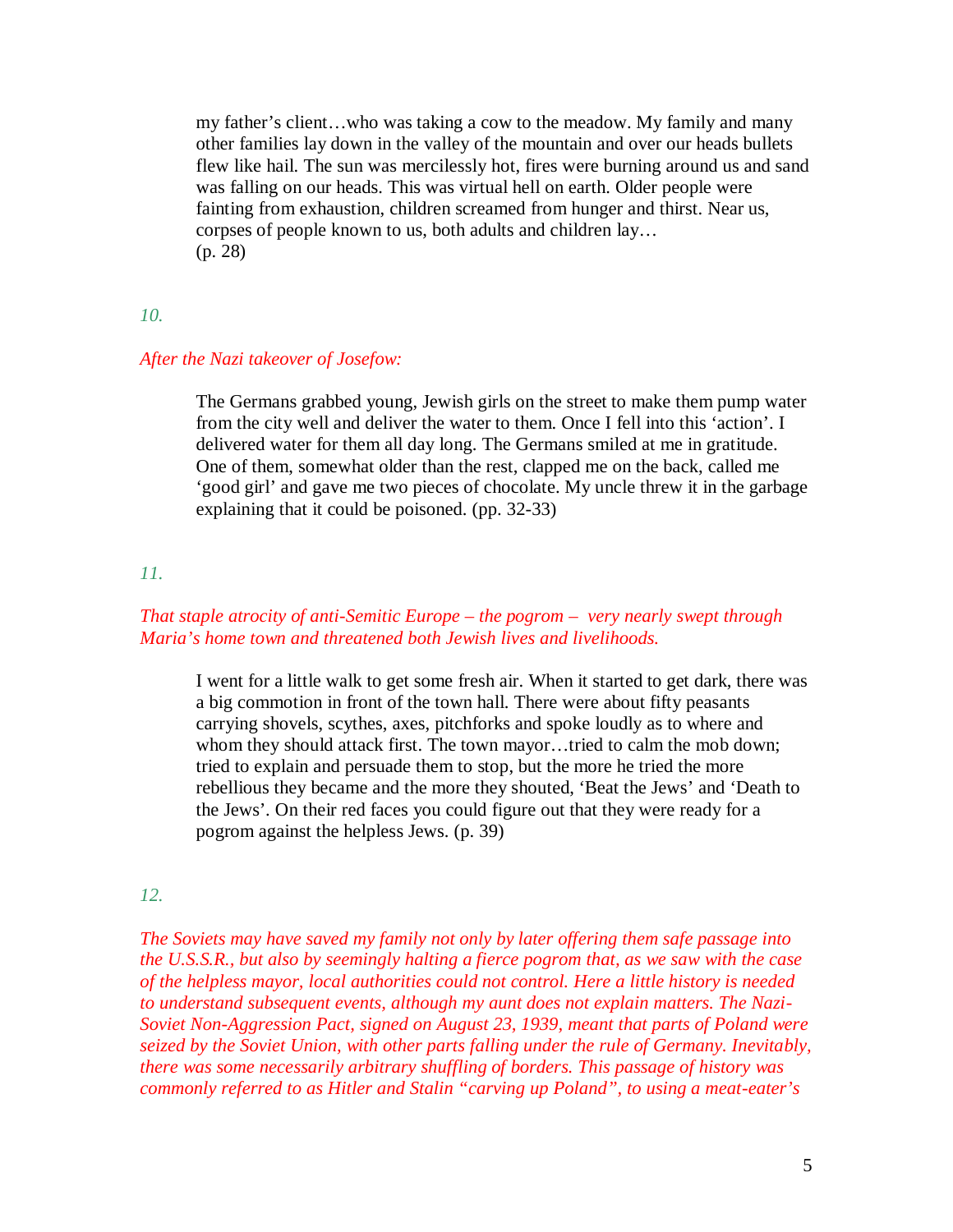*image. One form of violence is used as a metaphor for another here. Although the Soviet Union saved my family from Nazi violence, they practiced totalitarian violence of their own. But here they are portrayed halting anti-Semitic townspeoples' violence:*

…the Red Army entered Josefow warning the peasants with volleys of shooting not to start up with the Jews as they were posed to…(p. 39)

# *13.*

*The gross lies in the propaganda of the soldier mentioned below are soon exposed as false later in the narrative.*

[A] soldier [who visited the Sztybels] praised his country and the Soviet rule. He called it paradise on earth. A worker lives like a proverbial king….My father listened with an ironic smile the whole time and finally stated in Yiddish that when there is a lot of praise – there is no truth.  $(p. 40)$ 

#### *14.*

*Nonetheless, there is no denying my family's debt of gratitude to the Soviets during this tense period:*

The soldier…informed us his commander will make a speech in Yiddish in the town square. The speech will be about the eventual evacuation of Jews from Josefow because the next day the Germans will come back to take over their previous positions. (p. 40)

#### *15.*

*It is to be wondered if the last-minute evacuation described below was organized by the commander because he was Jewish – and therefore more sympathetic? It was no doubt his remarkably timely commands which led to the breaking up of the pogrom. Upon reflection, the evacuation seems even more like some sort of special case because certainly, the vast majority of Polish Jews never made it to the Soviet Union in order to escape the Holocaust. No less than 72% of European Jews were murdered in that megatragedy, as I document in my above-mentioned essay. As well, not every position in Poland could have been once held by the Nazis, then the Soviets, and then the Nazis again, as was evidently the case with Josefow. The Soviets must have wanted to offer certain territories, including Josefow, as some sort of concession to the Nazis for some reason(s) we may never know. Polish territory conquered by Nazis and never relinquished would certainly have been dangerous for Jewish people – indeed, likely fatally so. The parts of Poland conceded to the U.S.S.R. may have seemed comparatively safe for Jews at the time. However, the Nazis eventually did force their way east into Russia a few years later – breaking the Pact with Stalin's people, and dooming most of*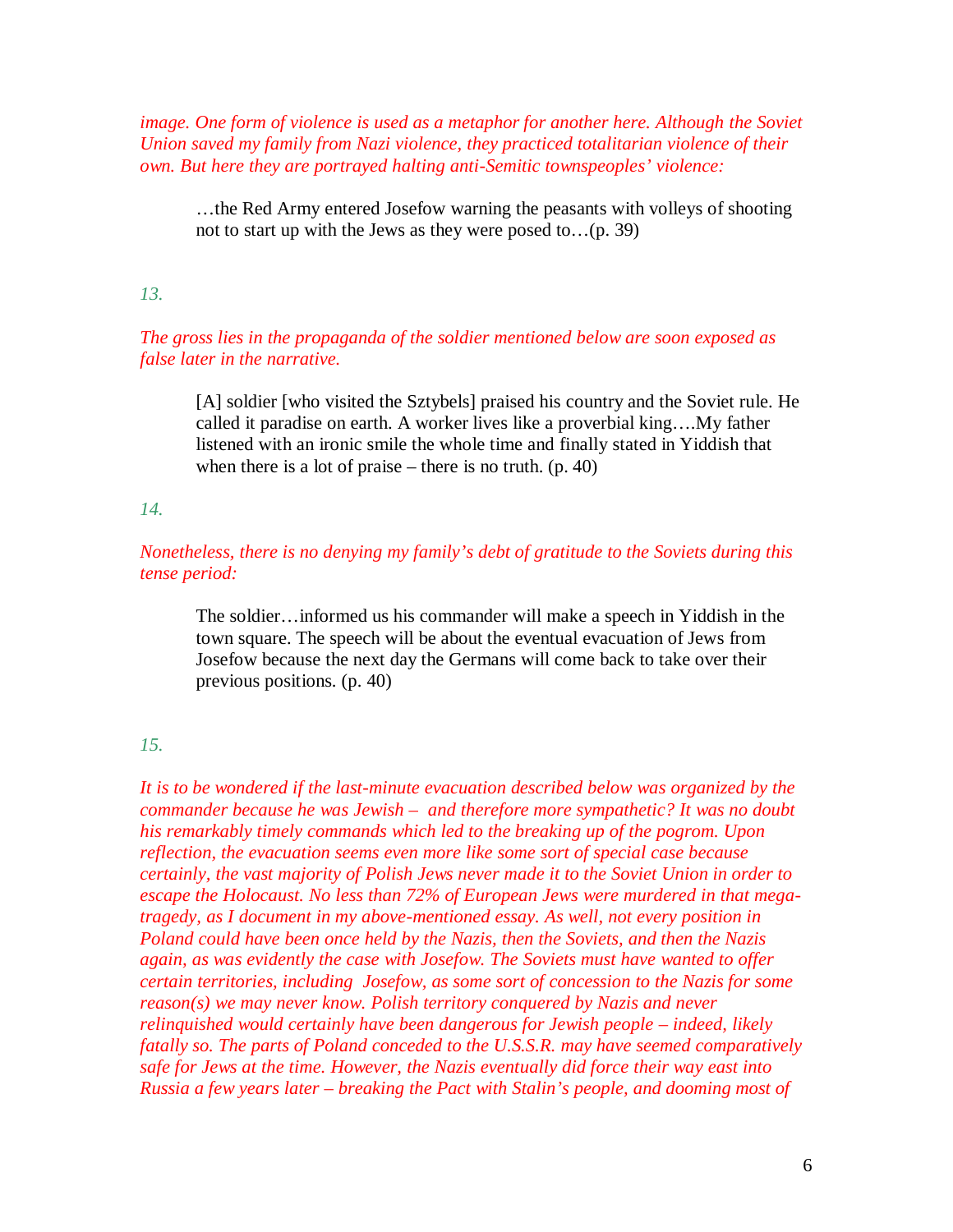*those Polish Jews. It must have been unusual, then, for my family to be shuttled much deeper into Soviet territory than then-Soviet Poland – the latter being only a temporary holding, as stated above, although that could not be foreknown at the time. One of the cities my family inhabited is right in the middle of Russia. Now the Soviets would not have had the option of entering Nazi-conquered Poland to rescue Jews, presumably, and also, it is assumed that Soviets would not have felt the need to evacuate Jews from the other half of claimed territory: parts of Poland that were conquered at that time by the Soviet empire. So this particular evacuation event seems historically anomalous, partly caused by territorial shifting. Indeed, my family is fortunate that they were not simply moved to Soviet-occupied Poland, which might well have doomed them in the long run. As is recounted later, those who did not take advantage of this special evacuation opportunity were virtually wiped off the face of the planet. In summary, the looming threat of Nazi reoccupation the next day – and this particular Soviet commander's response to that impending circumstance – played a peculiar historical role concerning the fate of my family.*

An officer stepped up to the podium, introduced himself as a Red Army captain….He tried to convince Jews to leave Poland because the returning Germans have a goal to destroy the entire Jewish race. 'This is a plan outlined by Hitler', said the speaker. He emphatically advised us that [we should load – DS] all our belongings unto their trucks and they will happily transport us to the Soviet Union where we can expect jobs, peace and prosperity. (p. 41)

#### *16.*

# *Here is my aunt's own wording concerning one of the kindnesses listed above in Part 2.:*

My mother's entire family with [six] children occupied spaces in the cars. The trucks filled up quickly. The evening was cold. We all started shaking from it. The soldiers noticing this took off their own jackets…and covered us. Before starting out they gave out to each person some vodka to warm up. This noble gesture brought tears to my eyes. (p. 42)

#### *17.*

#### *Actually, I can't quite imagine the following, Auntie:*

…you can imagine how it is to live in one room with 18 people. We had no fuel to warm up the place and we suffered because it was very cold. (p. 46)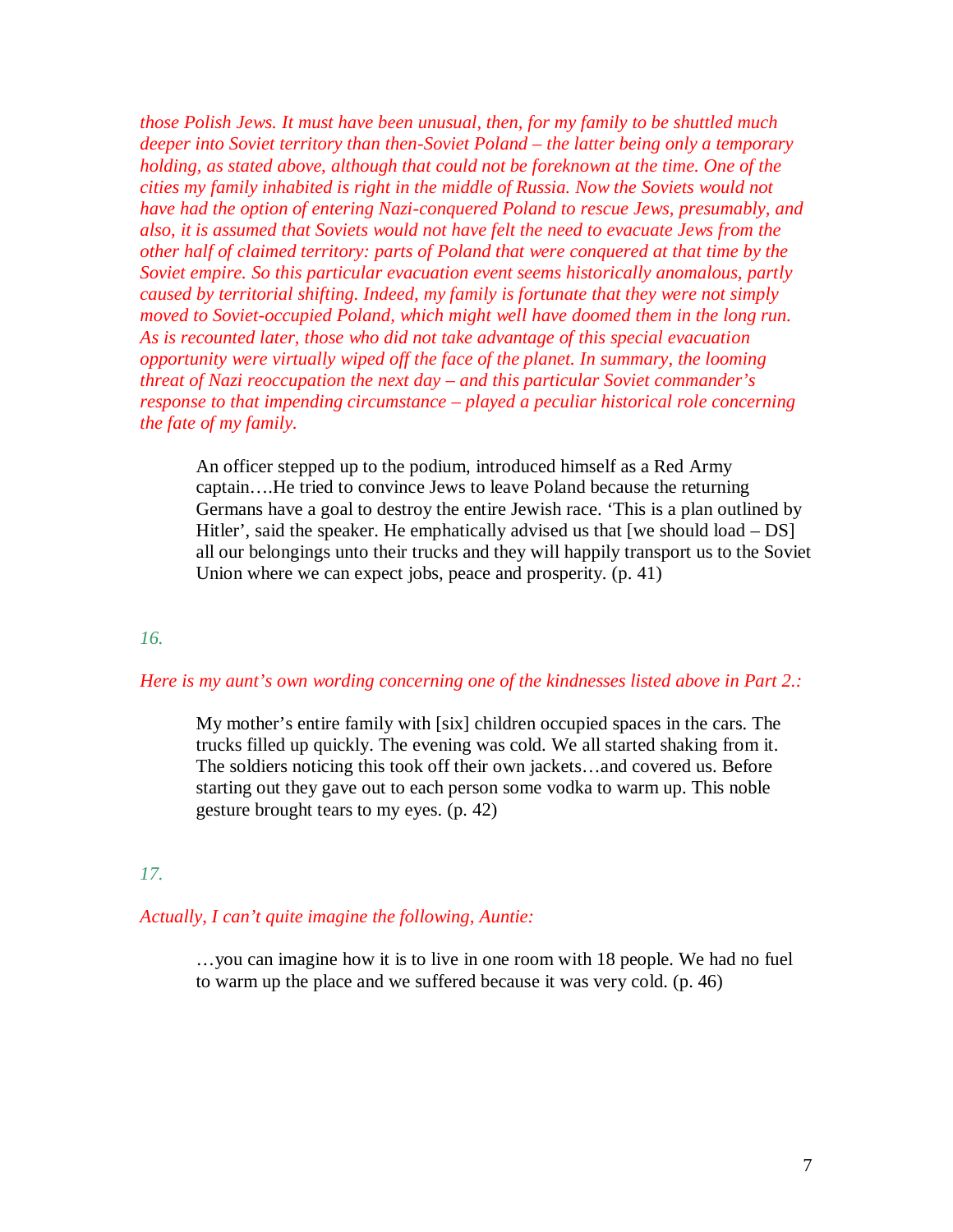*The conditions of poverty in Soviet Russia were extremely trying, though not so levelling as the mass murders that my family barely escaped:*

You can imagine what kind of laundering it was when afterwards lice were still crawling on our linens. (p 49)

*Other conditions reported in the memoir:*

- *rats as big as cats and not afraid of people – or cats*
- *bed bugs and lice crawling on the walls*
- *bread lines: a family member can stand all day – for several days - and be given no bread, or receive inferior loaves made from many leaves and bran*
- *dirt, for lack of resources for cleaning – they used to be keen on keeping house in Josefow*

*• no or few shoes*

- *cramped living quarters*
- *no heating*
- *intermittent famine*

#### *19.*

# *Maria's simple eloquence concerning a time now lost brings that painful era to life once again:*

Eli and Chana don't grow. They have nothing to grow on. No food, being chronically cold and insects that suck their blood. All the children are pale, depressed, miserable. What a terrible childhood! (pp. 162-163)

# *20.*

# *My aunt was heroic. She worked all night and day, on very little food, and under other hardships, in order to fend for herself and her kin, many of whom might well have perished but for her efforts:*

One day, when standing in line for a newspaper, I saw a poster [advertising for] young women to go to a nursing school…. I stand under the poster and I debate with myself. The lessons cost 145 rubles per year. Where will I get the money? I can't ask my father since he makes so little. I have to get a night job and attend school during the day. Since I don't have a choice, I buy a newspaper and look at the ads. A miracle!...Kitchen help is needed in a factory for a night shift from

*18.*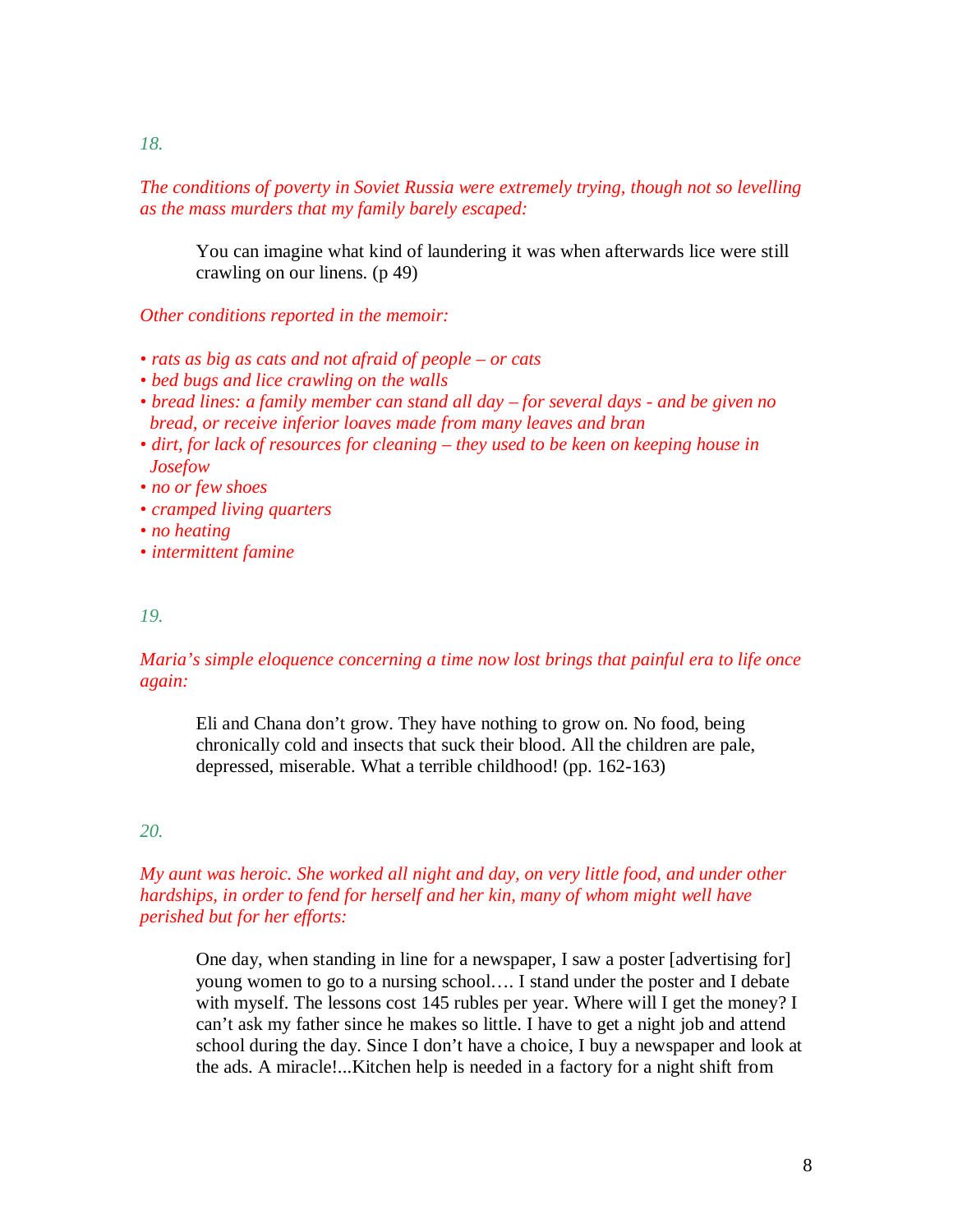11pm – 7am. Isn't that a miracle? I'll have work and be able to study; everything is falling into place. (pp. 93-94)

# *21.*

*My family did not altogether escape the Holocaust's shadow of death. The Nazis in effect swept my kin into a nightmare of poverty in the Soviet Union. And such impoverished life was deeply insecure, as the following story only too plainly reveals concerning my Uncle Jankiele. Rightfully, he should have been able to feed from mother's milk. I argue that properly, ALL sentient beings should have fundamental rights respected. In dire desperation, the baby is offered other food:*

Little Jankiele starved along with us since my mother's breasts had no milk. He ate greedily some of the *mamalyga* [a porridge made of yellow maize flour – DS] and got very sick. He got diarrhea and he vomited a lot – the worst illness for little children. I took him to a children's clinic where he received medicine and gruel in bottles, but the doctor said his condition is hopeless. After three days he died at his mother's breast without a sound. We ordered a little coffin…and…took him to the cemetery. It rained hard – as if the whole world cried for this poor child. There were a lot of graves in Kuznieck of children who died of starvation. (p. 96)

# *22.*

*There is an historical irony here, since my Uncle Morris [referred to as "Moshe" in A* Fight for Life *and by others in the family], during his retirement years, loved as family a canine named "Oreo".*

…all the time the lament of my brother Moshe, 'We will drop dead like dogs'. (p. 98)

# *23.*

# *But when Moshe's sister Maria brought home some much-needed food:*

Moche jumped on the kitchen table and danced as people do on Simcha Tora. (p. 100)

# *24.*

*The Soviet Union was indeed a refuge, but still a place where protection from locals was sometimes required:*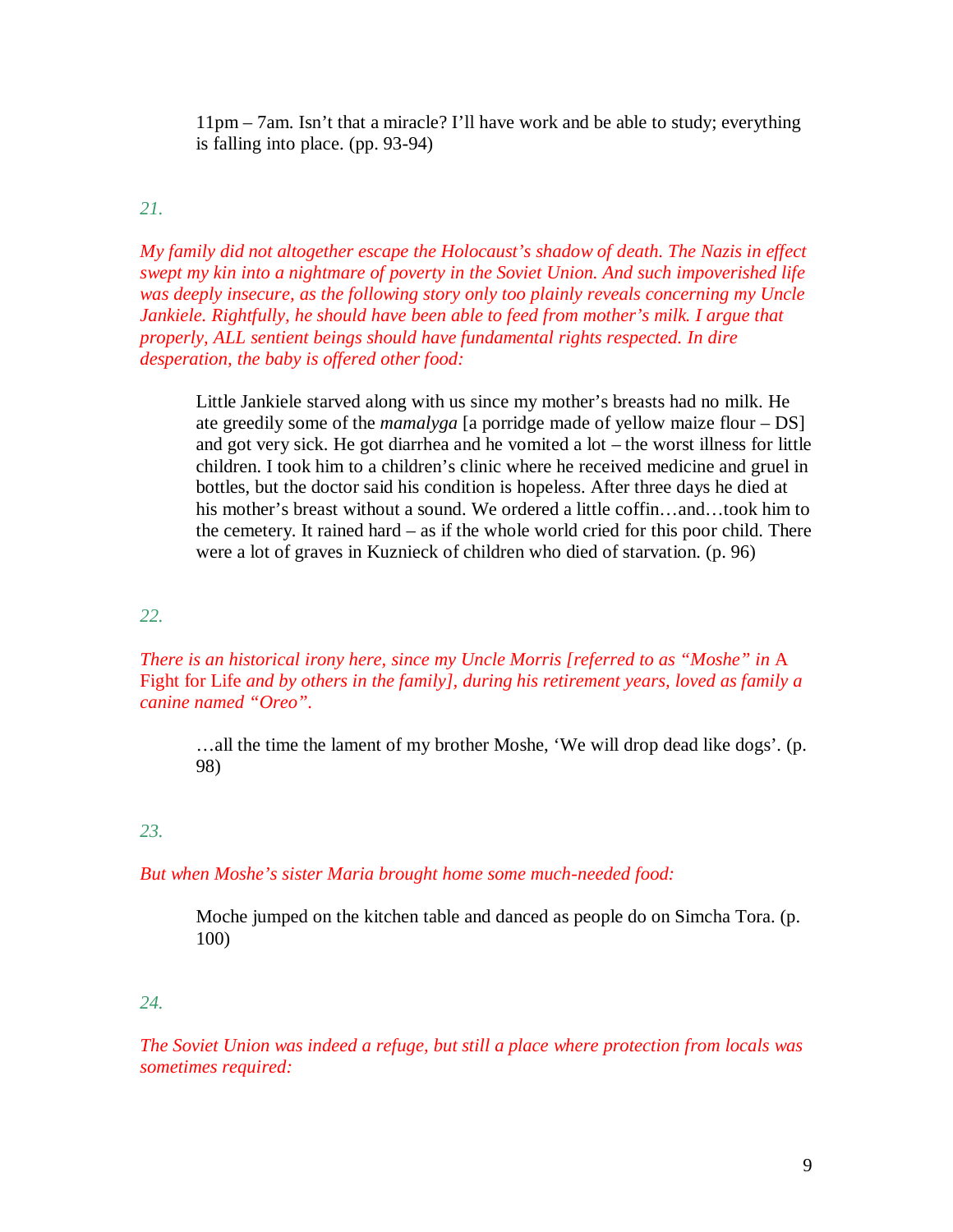When the evening comes, it is forbidden to go outside lest the criminals will steal your clothes on your body and possibly murder you. (p. 166)

# *25.*

# *Bernard Sztybel, my father, almost died of something as simple as diarrhea complicated by famine. Maria brought home some rice given her by a co-worker in the hospital, and this is said to have saved him:*

He was thin – just skin and bones and very pale. He didn't complain, he sat bent over because he was so cold. He wasn't getting any fresh air because we wouldn't let him out [due to] the unusually freezing weather. (p. 101)

# *26.*

# *Bernard is reported to be in danger again due to famine, and once more is saved by rations provided by Maria:*

Even a bitter piece of bread is unavailable with a ration card. I'm very worried about Bernard – he's just skin and bones. He is pale as linen and apathetic. (p. 131)

# *27.*

# *Lamentation is an unavoidable theme from the Holocaust:*

My mother's pillow is always soaked with tears. She doesn't sleep at night, the poor woman; she just cries over our fate. (p. 169)

# **4. Maria Sztybel and Animal Liberation**

The family's first place of refuge was a communal pig farm in Soviet Russia. Maria describes how hogs starved and died at times because no one tended to them. However, she also described how many people were slackers. They truly resented the Sztybels for their hard work, and some even mooned her once to show their obnoxious contempt. So pigs starved to death while workers relaxed. Easy entitlement is a recipe for undermining hard work, I believe, although I can see that capitalism is not the answer either. But that goes far beyond the scope of this work. Maria wrote that Ms. Fichtberg "…raised pigs privately, and looked after the pigs like a mother after her children." (p. 68) Yet people do not normally slaughter their children unlike the case of pigs under speciesist rule.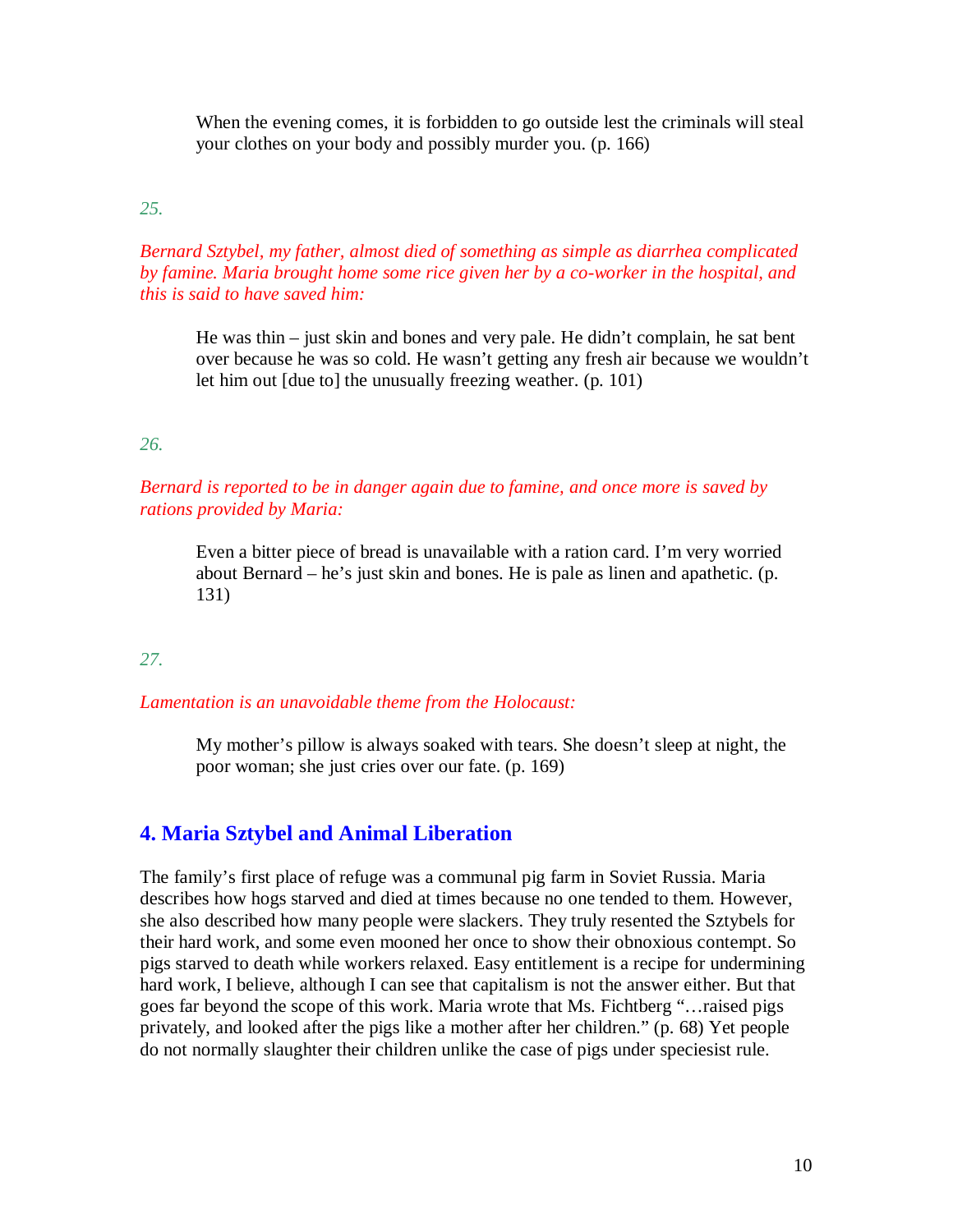Maria's Holocaust memoir is distinguished not only by the admirable clarity and detailing of the writing, but also because of its substance. She was witness to so many aspects of the Holocaust: murderous Nazis who took over continental Europe, pogromrelated activities, anti-Semitism, deaths caused directly by Nazi guns and indirectly by the harrowing cruelties, and deprivations that the Third Reich occasioned. And there is more.

It is noteworthy that she also features, without meaning to, of course, two standards ways in which animals become referenced in thinking about the Holocaust. First of all, "animal" is often a term of contempt when applied to humans, and it is clear that the Nazis thought of the Jews as being a corrupt kind of animal. Second, Jews often lament that they were treated like animals, as I note in my essay referred to above. There I essentially say that "animal" quietly means "a being who can be harmed by humans without a second thought". Both of these key sorts of references are to be found in Maria's diary. She wrote of a man, whose identity is not important here: "This man had no brain, no heart and no human feelings – he was simply like an animal." (p. 49) And she asked, "Are we treated any better than cattle?" (p. 170) Recall the recurrent lament of Moshe that his family will "drop dead like dogs", implying that the death of dogs is not something that people much cared about.

Now Maria was a great person, so far as I'm concerned. As said, she is a heroine who played a key role in saving much of her family from death by starvation, although that was due to others too. Many of the other siblings, she reports, also worked when they could, even though they were only children. Maria was also idealistic:

I suddenly remember what the Soviet soldier spoke to the group of people in the town square in Josefow 1939, 'Hitler had a sentence passed on all Jews on the planet – death.' I asked, 'Are we to perish just because we are Jews?' I asked this to myself a lot. Are we worse than others? Don't we possess good brains, hands to work hard? Am I not slaving for a piece of bread? We are not criminals, thieves, and committers of other crimes. Even if we have to run to the end of the planet, even to Siberia facing polar bears, we will not give in to Hitler. We will work like slaves just so we can beat this formidable foe. (p. 112)

Sometimes people do need to fend off polar bears, and it is not necessarily speciesist to do so. Maria was a perfectly ordinary speciesist in a time at least two-and-a-half decades before the term "speciesism" had even been invented in 1970 by Richard Ryder. Maria is not to be singled out for blame in all of this. Speciesism – unnamed though it was – is a social condition in which many participated. And that is still the case today.

Now in the passage just quoted, Maria uses common patterns of thought in resisting anti-Semitism:

- 1. condemning the degradation of Jews just because they are Jews
- 2. pointing out that Jews are no worse really than non-Jews
- 3. pointing to Jewish intelligence, or "brains" as Maria colloquially put it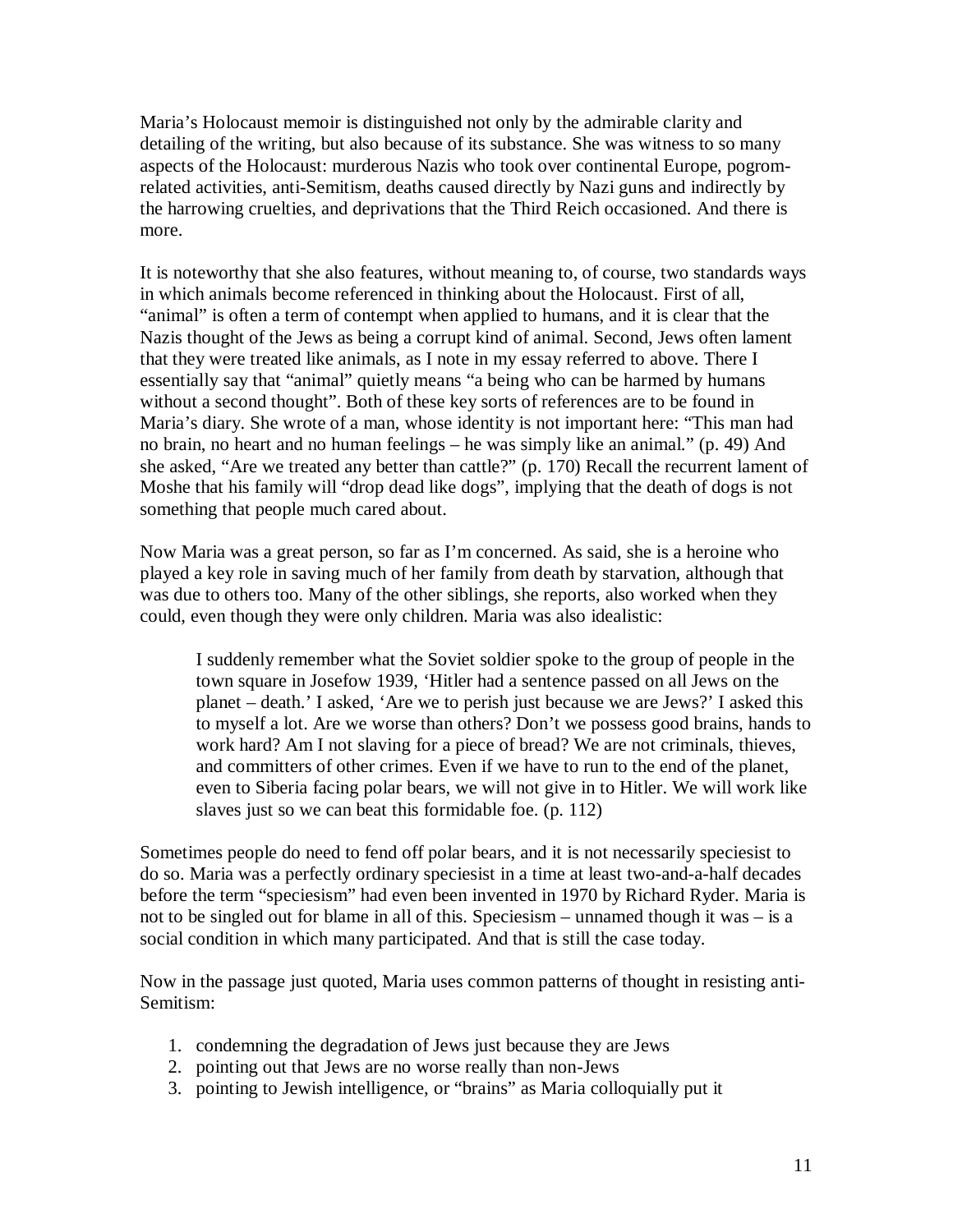- 4. indicating that Jews work hard, and thus obviously contribute to society
- 5. noting that persecuted Jews are generally not criminals

This is a sophisticated bunch of reasons. I will comment on them in the order given. As for her first rebuttal to the Anti-Semites, no, we should not hate Jews just because they are Jews. But in my essay referenced earlier, I point out that we should not harm *anyone* just because they are different, including if the difference is one of species, or indeed level of intelligence. In the article I refer to what I term "the classist fallacy" whenever people imply that we have a "license to harm" any class of beings – as animals are *routinely* harmed – just because someone is different in some way from a privileged group such as normal, adult humans. It is somehow not enough for speciesists that animals are acutely sensitive to harms. Yet this is not the place to offer any kind of sustained argument for animal rights. Still, it is remarkable how my reasoning mirrored hers, even though I did not have the privilege of reading her diary when writing the esaay in question – I had to wait for a translation. The latter did not emerge until some seven years after my essay was published.

Her second reason – that Jews are no worse than others – is very general, and of course not believed by racists, even if their oppresive beliefs are without any real basis besides ignorance and hatred. Thirdly, it is commonplace for her to plead for Jews counting morally because they have "brains". As I report elsewhere, the #1 rationalization in speciesist philosophy is that animals are supposedly mentally inferior to humans, as a generality, and therefore lack moral status either wholly or by degrees. I might add that mentally disabled humans have rights too. In a speciesist society that reveres more "intelligent" creatures, her "brains" remark is socially relevant. That is, given the context of the society in which she lived, her reasoning might well have had power of persuasion for the racists – and speciesists – of that era. Fourthly, Maria does refer to Jews' general propensity for hard work. Yet the disabled, insofar as they are unable to work, also have rights. I agree though that fully able people who are too lazy to work and do their part, such as some of the commune members whom she described, are rather contemptible. As for 5., criminals should also have rights. But she is correct that criminals do end up with restricted rights in most societies – at least for a time – and so that is of course relevant.

Her idealism is evident in several places:

We are entirely convinced that the Second Front will open, all humanity will mobilize against the world's greatest foe – Hitler – and give him a fatal blow. We have no doubt this will happen. There is no doubt that the number who die will be astronomical but civilization will return to a new era – era of peace, prosperity and justice for the public. Every human being will be free from any kind of discrimination, racial, religious or political. (p. 155)

I wonder if I had a chance really to dialogue with Auntie, if I could have convinced her to extend "peace" and "justice" to animals? Other animals, that is. And whether she might have found it agreeable for animals to enjoy their own simple kinds of "prosperity" on animal sanctuaries? Who knows? She wrote: "Maybe after the war the world will change